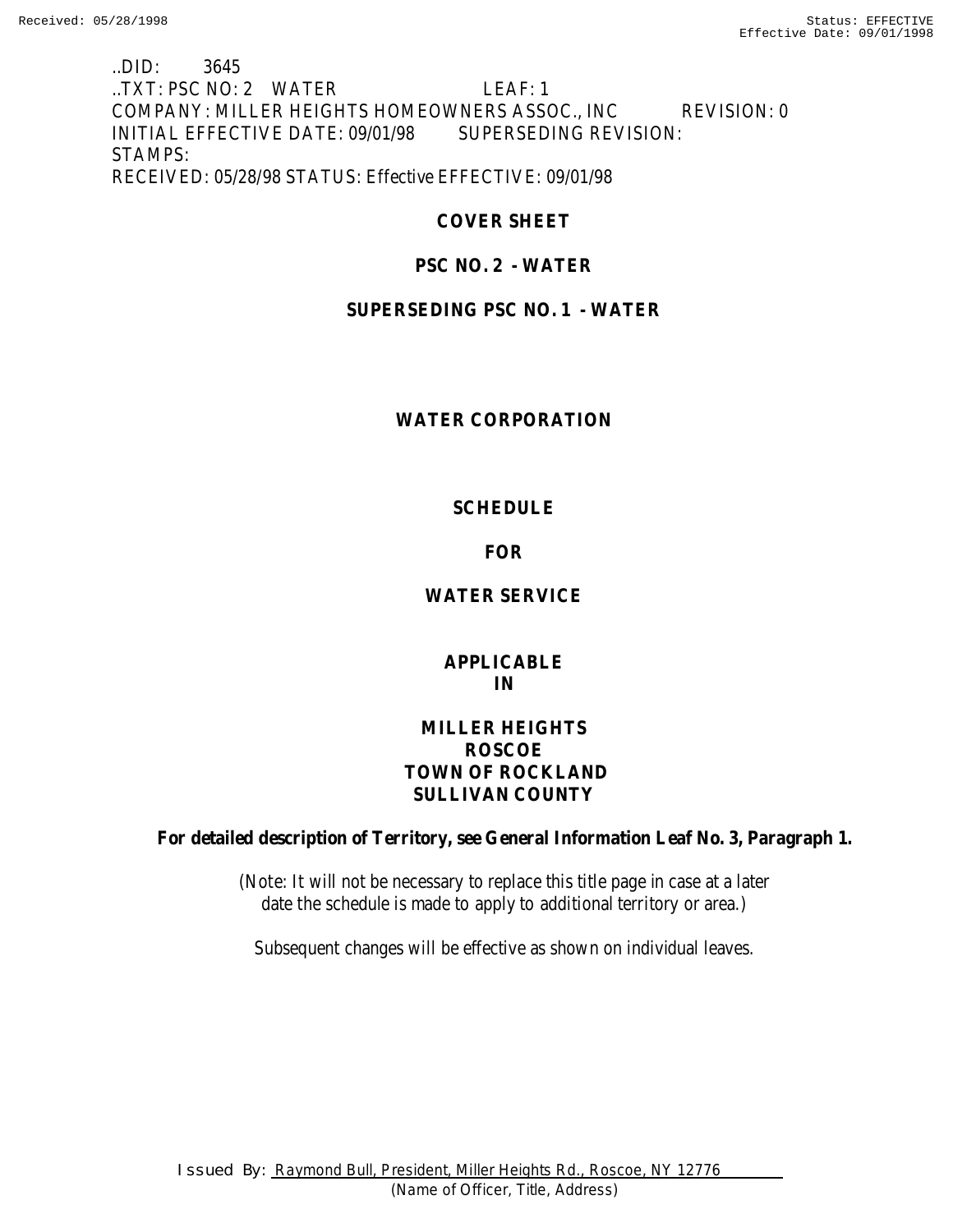..DID: 3640 ..TXT: PSC NO: 2 WATER LEAF: 2 COMPANY: MILLER HEIGHTS HOMEOWNERS ASSOC., INC REVISION: 0 INITIAL EFFECTIVE DATE: 09/01/98 SUPERSEDING REVISION: STAMPS: RECEIVED: 05/28/98 STATUS: Effective EFFECTIVE: 09/01/98

### **TABLE OF CONTENTS**

| <b>GENERAL INFORMATION</b>                   |                                                                | <b>LEAF NO.</b> |
|----------------------------------------------|----------------------------------------------------------------|-----------------|
| 1.                                           | Territory                                                      | 3               |
| 2.                                           | <b>Application for Water Service</b>                           | 3               |
| 3.                                           | Deposits - Security                                            | 3               |
| 4.                                           | Deposits - Interest                                            | 4               |
| 5.                                           | Deposits - Return                                              | 4               |
| 6.                                           | Deposits - Other                                               | 4               |
| 7.                                           | <b>General Rules</b>                                           | $5 - 6$         |
| 8.                                           | Metered Service                                                | $6 - 7$         |
| 9.                                           | <b>Unmetered Service</b>                                       | 7               |
|                                              | 10. Extension of Mains                                         | 7               |
|                                              | 11. Discontinuance of Service - Non-payment                    | $7 - 8$         |
|                                              | 12. Discontinuance of Service - Other                          | $8 - 9$         |
|                                              | 13. Discontinuance of Residential Service - Special Procedures | 9               |
|                                              | 14. Deferred Payment Agreements                                | 9               |
|                                              | 15. Complaint Handling Procedures                              | 10              |
|                                              | 16. Restoration of Service                                     | $10 - 11$       |
|                                              | 17. Interest on Customer Overpayments                          | 11              |
|                                              | 18. Regulation                                                 | 11              |
| <b>RATES</b><br>Service Classification No. 1 |                                                                | 12              |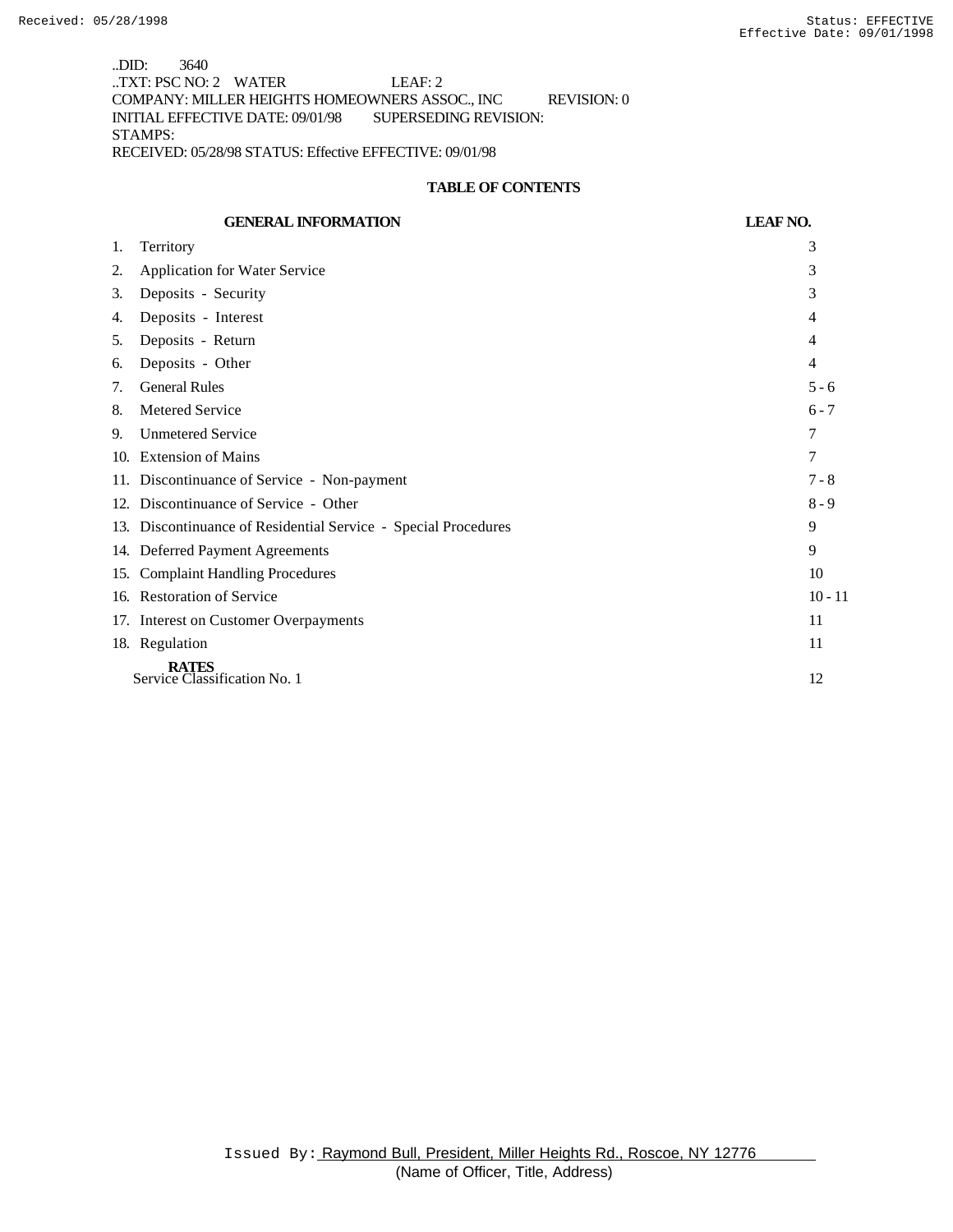..DID: 3641 ..TXT: PSC NO: 2 WATER LEAF: 3 COMPANY: MILLER HEIGHTS HOMEOWNERS ASSOC., INC REVISION: 0 INITIAL EFFECTIVE DATE: 09/01/98 SUPERSEDING REVISION: STAMPS: RECEIVED: 05/28/98 STATUS: Effective EFFECTIVE: 09/01/98

### **GENERAL INFORMATION**

1. Territory (County, Town, Development, Streets, etc.)

 **MILLER HEIGHTS ROSCOE TOWN OF ROCKLAND SULLIVAN COUNTY**

- 2. Application for Water Service
	- A. Written application for service may be required.
	- B. A separate application may be required for each premises.
	- C. Premises may be subject to inspection by the company.
	- D.Applications need not be accepted from customers with charges due on any water accounts with the company. The company must accept an application if the customer enters into a deferred payment agreement.

E.Service pipe installations are subject to company approval.

- 3. Deposits Security
	- A.As a condition of receiving service, the company may require a deposit from customers that are delinquent (having a bill remaining unpaid 23 days from the date mailed), seasonal, short term or temporary or who have had service terminated for non-payment during the preceding 6 months. In addition, a deposit may also be required from a nonresidential customer whose credit has not been established with the company. A delinquent customer shall be provided with a written notice 20 days before the deposit is assessed which states that failure to make timely payments will permit the company to require a deposit from such customer.
	- B.Deposits from applicants and customers may not exceed two times the estimated average monthly bill for a calendar year, except in the case of customers whose usage varies widely where deposits may not exceed twice the average monthly bill for the peak season.
	- C.The company shall perform an annual review of the billing history of every customer who has a deposit with the company to assure that a deposit is still required under (3A) above and that the amount of the deposit conforms with (3B) above. The company reserves the right to review the deposit at any time. If a review shows that the deposit held falls short of the amount the company may require by 25 percent or more, the company may require the payment of an additional amount. If a review shows that the deposit held exceeds the amount required by 25 percent or more, the company shall refund the excess to the customer. The customer may request a downward revision of the deposit.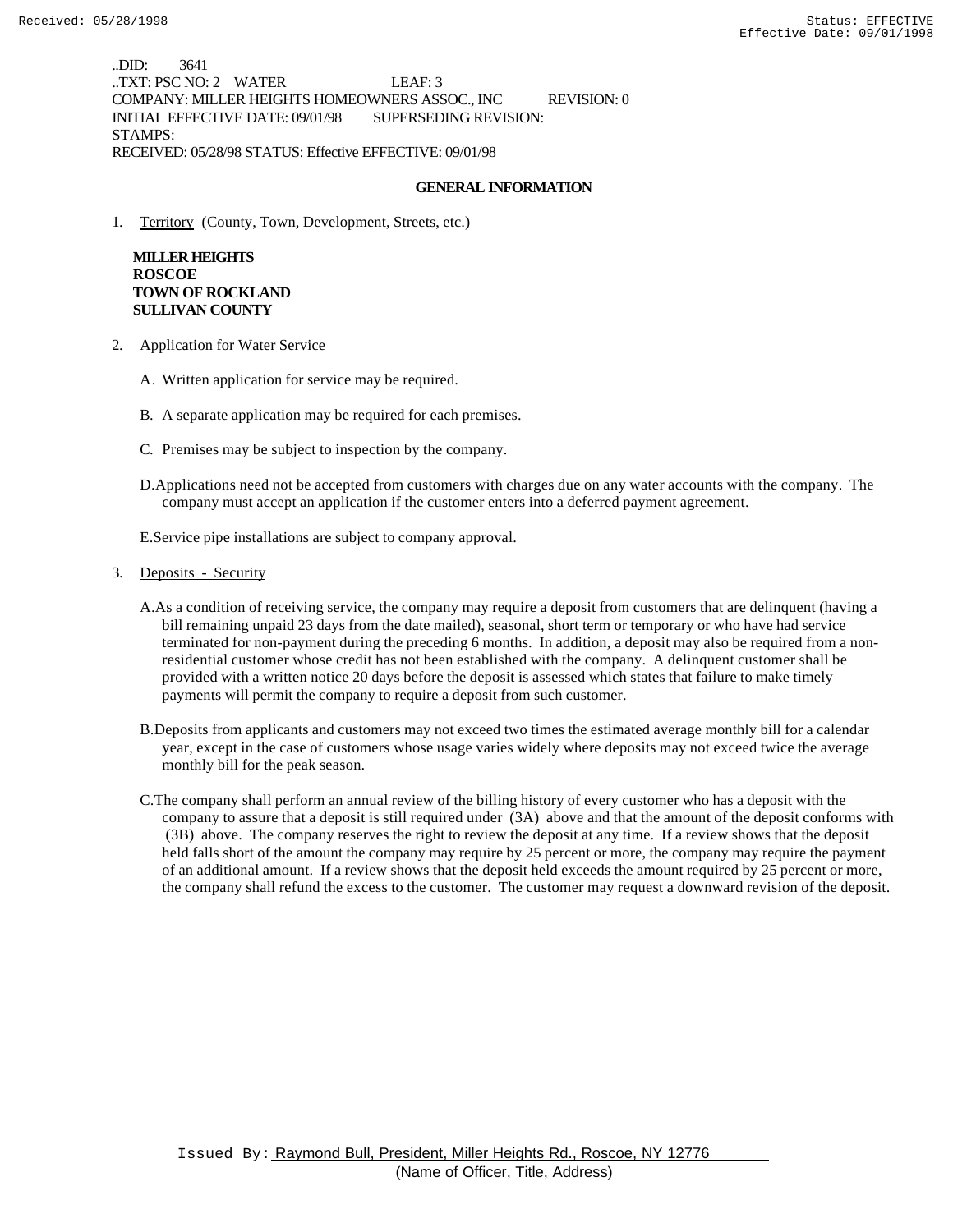..DID: 3642 ..TXT: PSC NO: 2 WATER LEAF: 4 COMPANY: MILLER HEIGHTS HOMEOWNERS ASSOC., INC REVISION: 0 INITIAL EFFECTIVE DATE: 09/01/98 SUPERSEDING REVISION: STAMPS: RECEIVED: 05/28/98 STATUS: Effective EFFECTIVE: 09/01/98

### **GENERAL INFORMATION**

### 4. Deposits - Interest

Every deposit shall earn simple interest at the rate per annum prescribed by the Public Service Commission. The interest must be paid to customers when the deposit is returned. If the deposit has been held for 12 consecutive months or more, the interest must be credited to the customer no later than the first bill rendered after the next succeeding first day of October and at the end of each succeeding 12 month period.

### 5. Deposits - Return

- A.The company shall return to a customer a deposit or portion of a deposit and all interest thereon no more than 30 days after:
	- (1) the day the account is closed and all bills are paid; or
	- (2)the date of the first bill for service rendered after a 12 month period during which time the customer was not delinquent, provided there is no other basis for the company to request a deposit; or
	- (3)a review of the deposit shows that a reduction of the deposit is warranted.
- B.A deposit or portion of a deposit plus interest thereon that is subject to return may be credited to the customer's account in the amount of any outstanding charges. If any balance remains, a refund check shall be issued.
- 6. Deposits Other
	- A.In the event that the applicant desires service for a trailer or other non-permanent structure, he shall deposit with the company all costs of the connection of such service. Said deposit shall bear simple interest as required above and shall be refunded at the end of 10 years, or sooner in the event that a permanent structure for such service connection is completed.
	- B.The company may also require deposits from customers to guarantee future payments as set forth in lawn sprinkler, main extension, or other forms of contracts which are in a form approved by the Public Service Commission. The interest rates for these deposits will be the same as the interest rates for security deposits and such interest will be credited to the customer as prescribed by Commission rules.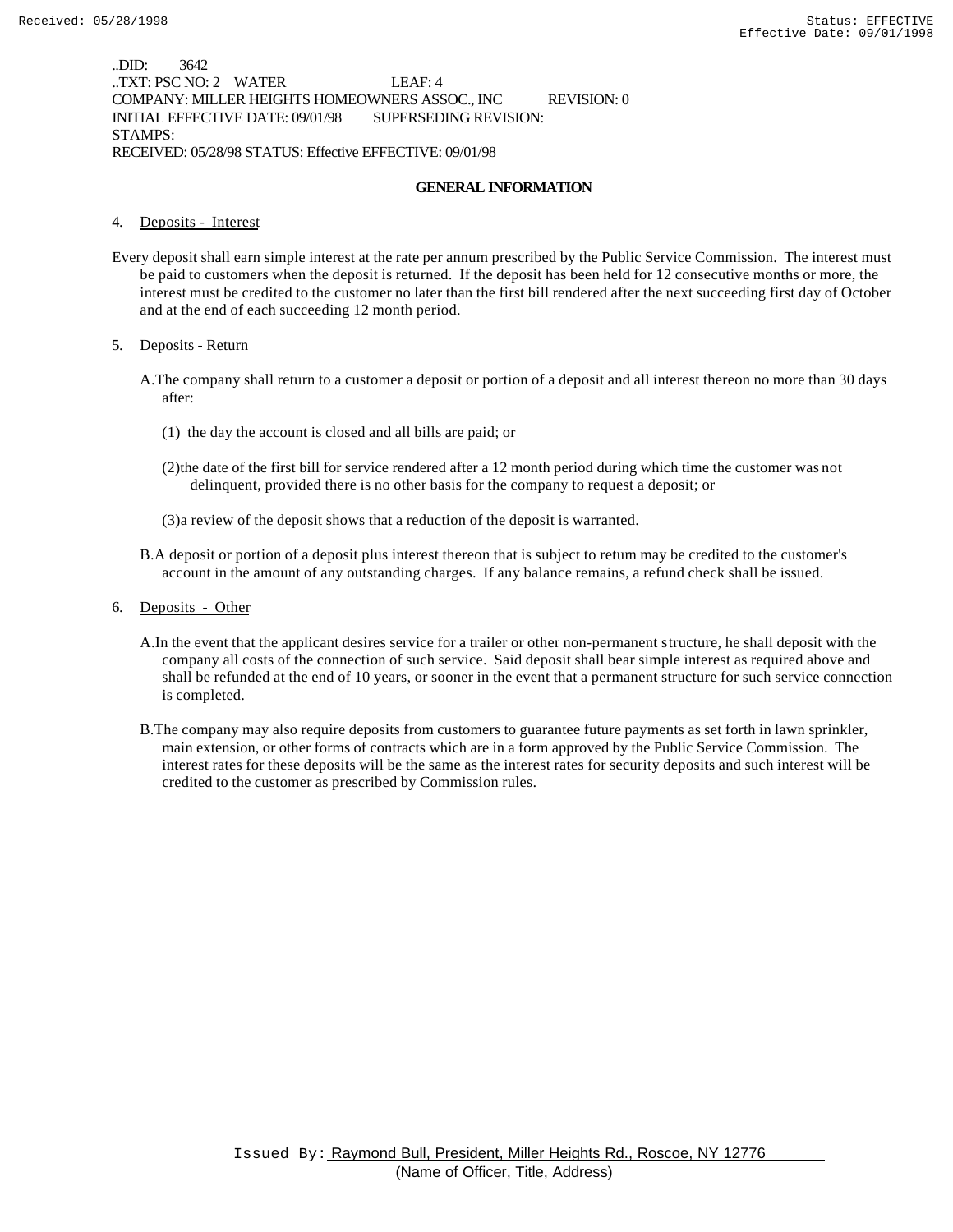## ..DID: 3643 ..TXT: PSC NO: 2 WATER LEAF: 5 COMPANY: MILLER HEIGHTS HOMEOWNERS ASSOC., INC REVISION: 0 INITIAL EFFECTIVE DATE: 09/01/98 SUPERSEDING REVISION: STAMPS: RECEIVED: 05/28/98 STATUS: Effective EFFECTIVE: 09/01/98

# **GENERAL INFORMATION**

## 7. General Rules

- A. Customers must provide 10 days' written notice prior to the date on which termination of service is requested or prior to a change of occupancy, until which date the customer will be responsible for payment of service.
- B. Fire hydrants shall not be used without the written permission of the company or unless in conformance with filed fire protection tariff provisions.
- C. The company will not be liable for damage resulting from the presence of its facilities, supply, or use of water service, except damage resulting from gross negligence of the company.
- D. The company may shut off water in its mains to make repairs and extensions. Where possible, proper advance notice will be made to customers affected.
- E. The use of water for sprinkling, swimming pools, or other less essential uses may be restricted or prohibited where such use may unreasonably reduce the adequacy of service for other domestic purposes.
- F. There must be a separate service for each premises.
- G. Installation of service pipes and mains will not normally be made when the ground is frozen.
- H. The customer is responsible for service pipes and plumbing within the property line. Any plumbing work done on the customer's service pipe is subject to approval by the company. No underground work shall be covered up until it has been inspected and approved by the company.
- I. All leaks on customer premises or the customer portion of the service pipe must be repaired as soon as possible.
- J. All mains, services (up to the property line) and other water system facilities will be maintained and replaced by the company.
- K. The company will supply water in the distribution system at pressures between 20 and 100 pounds per square inch (psi) and will strive, where practicable, to maintain a normal working pressure of 60 psi with a minimum of 35 psi. If the company makes changes to its system which cause the pressure to increase to over 100 psi to existing customers, the company will be responsible for the first installation of the necessary equipment in the customer's premises. From that point on the equipment will be considered part of the customer's internal plumbing and the customer will be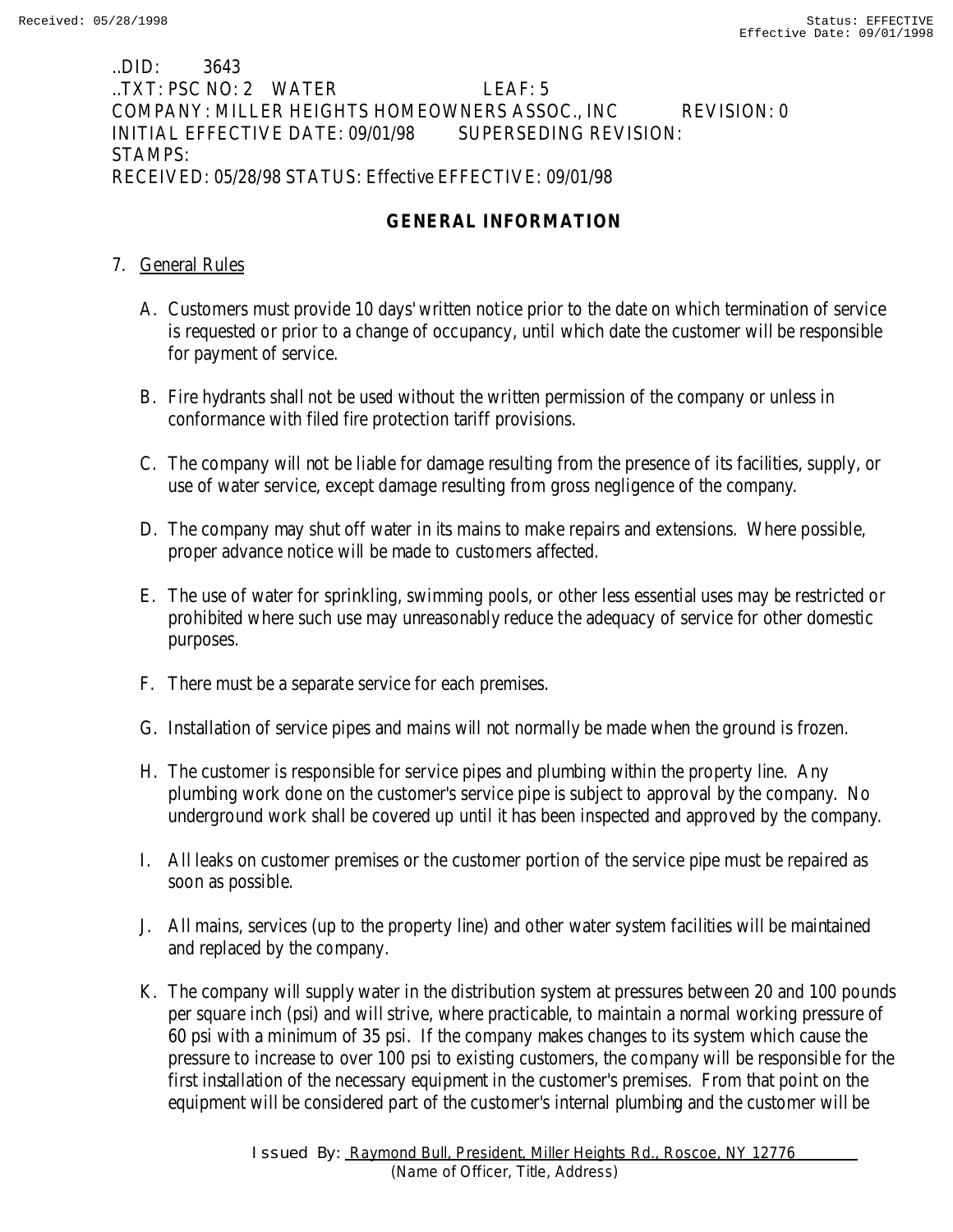responsible for its maintenance or replacement. If a water pressure reducing valve, in the customer's or applicant's opinion, is necessary or desired to safeguard the plumbing, it is the customer's or applicant's responsibility to purchase, install and maintain this equipment. Where a pressure reducing valve is used it is also advisable to install a suitable pressure relief valve. All installations will comply with the local building codes and standards and are considered a part of the customer's internal plumbing.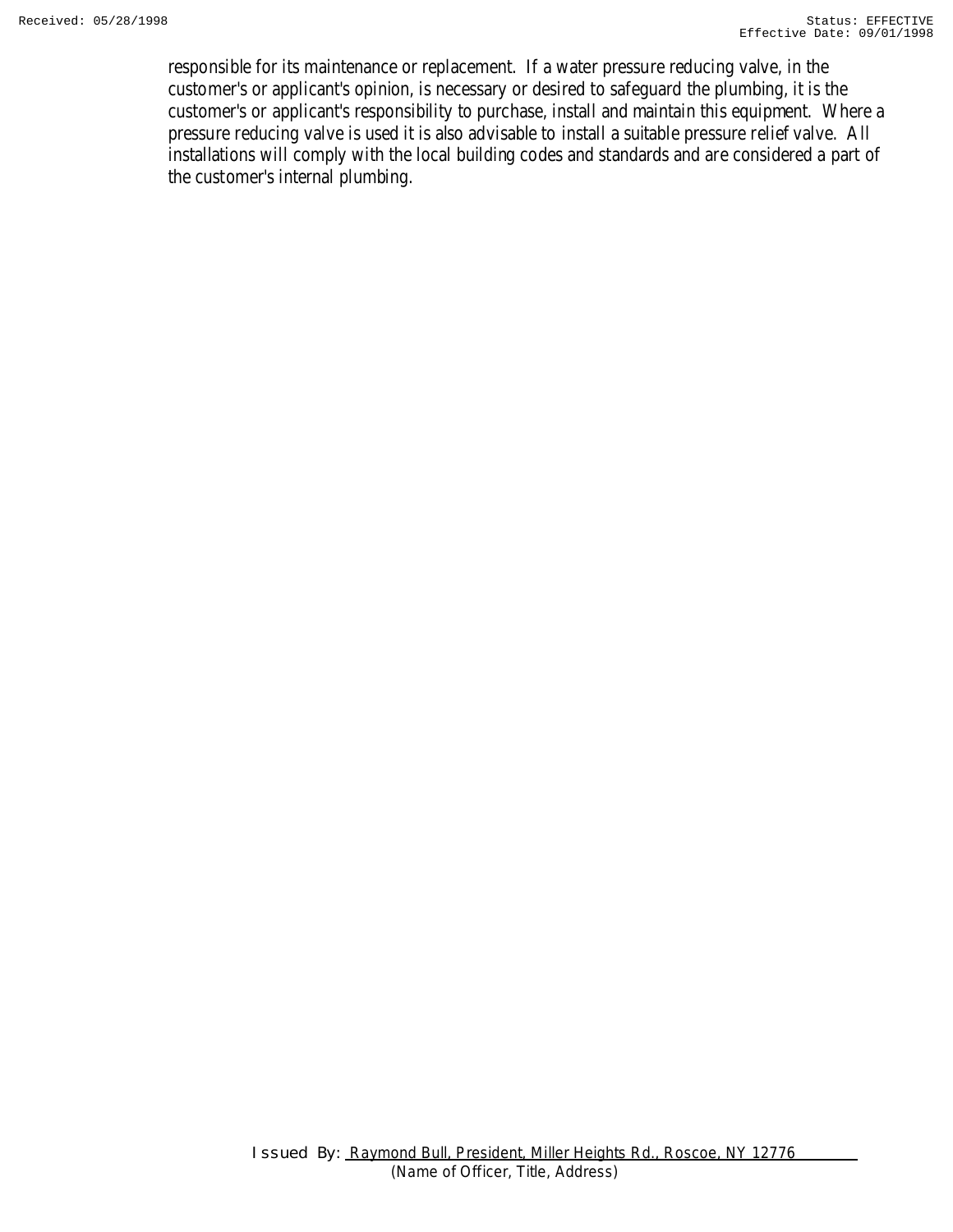..DID: 3651 ..TXT: PSC NO: 2 WATER LEAF: 6 COMPANY: MILLER HEIGHTS HOMEOWNERS ASSOC., INC REVISION: 0 INITIAL EFFECTIVE DATE: 09/01/98 SUPERSEDING REVISION: STAMPS: RECEIVED: 05/28/98 STATUS: Effective EFFECTIVE: 09/01/98

### **GENERAL INFORMATION**

- L.Where an applicant is seeking service at an elevation or gradient which could not otherwise be adequately serviced by existing plant, the company will require that the applicant bear the additional cost of providing such extraordinary service, or in the alternative, require the applicant to purchase, install and maintain the necessary special equipment, such as a hydro-pneumatic system, needed to serve the premises. The installation of a hydro-pneumatic system as part of the customer's internal plumbing may be subject to approval of the Health Department and should comply with local building codes and standards.
- M.Cross connections to water sources other than the company's or with other facilities are strictly prohibited. Customers must, at their expense, install and maintain such backflow prevention devices as may be required by the company in accordance with good water works practice or applicable laws or regulations.
- N.Customers must permit company representatives to enter their premises on reasonable request for purposes relating to the operation and maintenance of the company's system, including inspection of the customer's and the company's facilities, installation, reading, testing, replacement and removal of meters, and terminating and restoring service.
- O.No person shall maliciously, willfully or negligently break, damage, destroy, uncover, deface, block access to or tamper with any pipe, valve, meter, structure, appurtenance or equipment which is a part of the water works system.
- 8. Metered Service (if applicable and provided for in Service Class No. \_ or Nos. \_)
	- A. A meter of a type approved by the Commission is required for each premises.
	- B. The company will furnish, install, and maintain the meter. Unless the meter register is set at zero, the company shall attach a tag with the date and meter dial reading at the time of installation.
	- C. The customer will provide a location for the meter acceptable to the company and will be responsible for the cost of repairing damage resulting from human interference, frost, backflow of hot water, or other such causes.
	- D. Where the company agrees it is necessary to set a meter outside the building, it shall be installed at the expense of the customer in a pit acceptable to the company which is both water-tight and frostproof. The cover of the pit shall be fastened with a convenient locking device. Where the distance from the property line to the front wall of the building is greater than 75 feet, the company may require that the meter be set in a pit at or near the property line. If the pit is to be installed on property not owned or controlled by the customer, written consent of the owner of the property shall be obtained prior to the installation.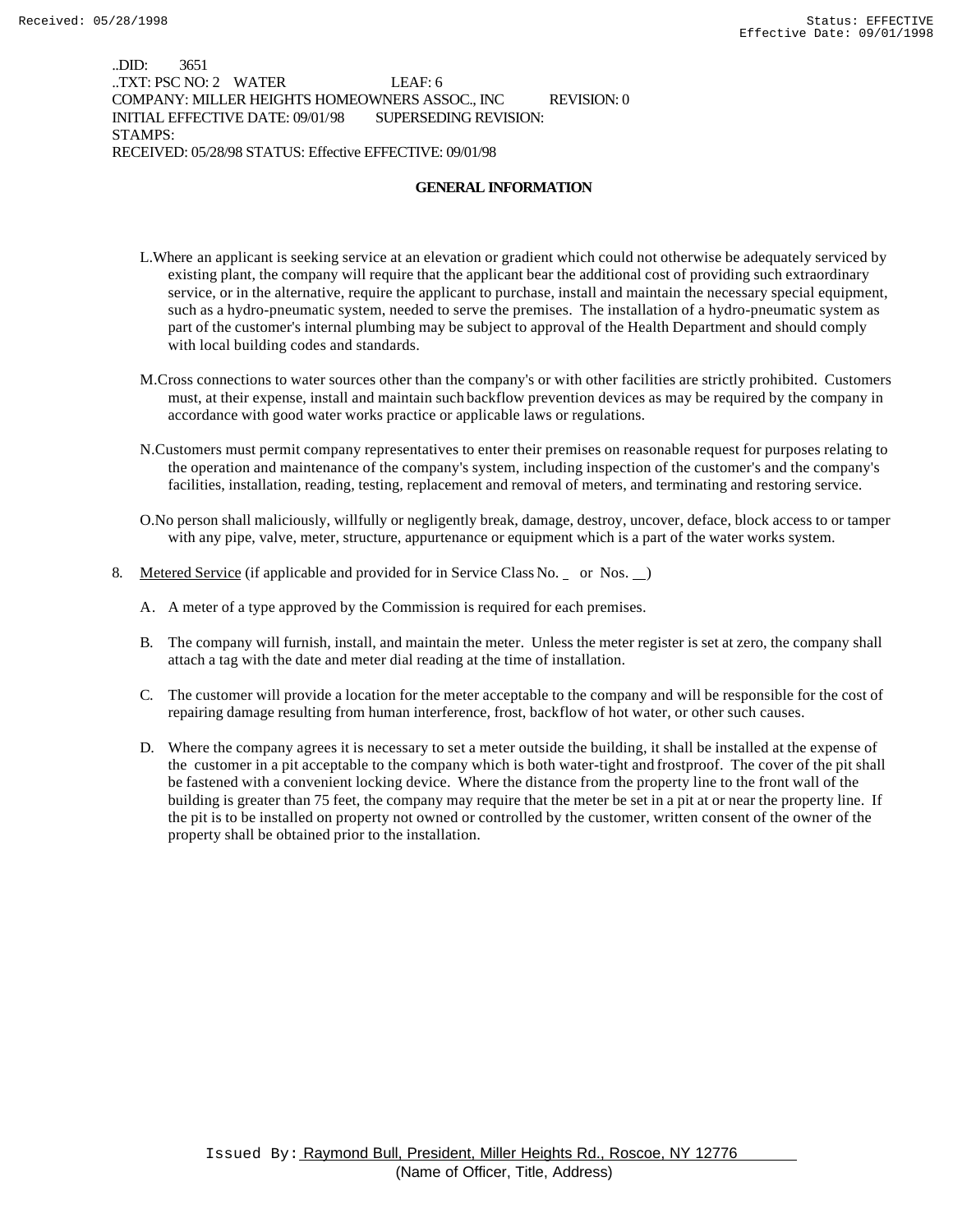..DID: 3646 ..TXT: PSC NO: 2 WATER LEAF: 7 COMPANY: MILLER HEIGHTS HOMEOWNERS ASSOC., INC REVISION: 0 INITIAL EFFECTIVE DATE: 09/01/98 SUPERSEDING REVISION: STAMPS: RECEIVED: 05/28/98 STATUS: Effective EFFECTIVE: 09/01/98

### **GENERAL INFORMATION**

E.The company reserves the right to remove, test, and replace the meter.

- F.The company shall afford the customer an opportunity to verify the final reading of any water meter removed from the premises and obtain the customer's signature on a meter removal card which shows the date removed and the reading.
- G.Meters will be tested in conformance with rules of the Public Service Commission. In the case of a disputed account involving the accuracy of the meter, the company will have the meter tested upon the request of the customer. Should the customer request to have a second meter test within 1 year, the customer will be responsible for the actual cost incurred to have the meter tested including the cost to remove the meter, payable in advance to the company. This fee will be refunded if the meter's final weighted average is found to register in excess of 100 percent. Adjustments in bills for over-registration of the meter will be made in accordance with the current rules of the Public Service Commission.

H.Bills will show meter readings and the dates read.

I.Bills will be reasonably estimated where a meter has been inaccessible and will be so indicated on the bill.

- J.Where a meter has ceased to register or its percentage of accuracy cannot be determined, an estimated bill for the current period may be rendered. For all other periods the bill shall be the minimum applicable charge.
- 9. Unmetered Service (if applicable and provided for in Service Class No.  $1$  or Nos.  $\Box$ )

All applicable provisions of this tariff shall apply.

10. Extension of Mains

Mains will be extended in conformance with Commission Rules and Regulations found in 16 NYCRR, Part 501.

11. Discontinuance of Service - Non-Payment

 Service may be discontinued under the following provisions: for non-payment of any amount due for water supplied, for failure to make any payment due under a deferred payment agreement or for meter repairs (see Section 8C), for failure to post a required deposit or for failure to pay any fee or charge accruing under the contract or tariff.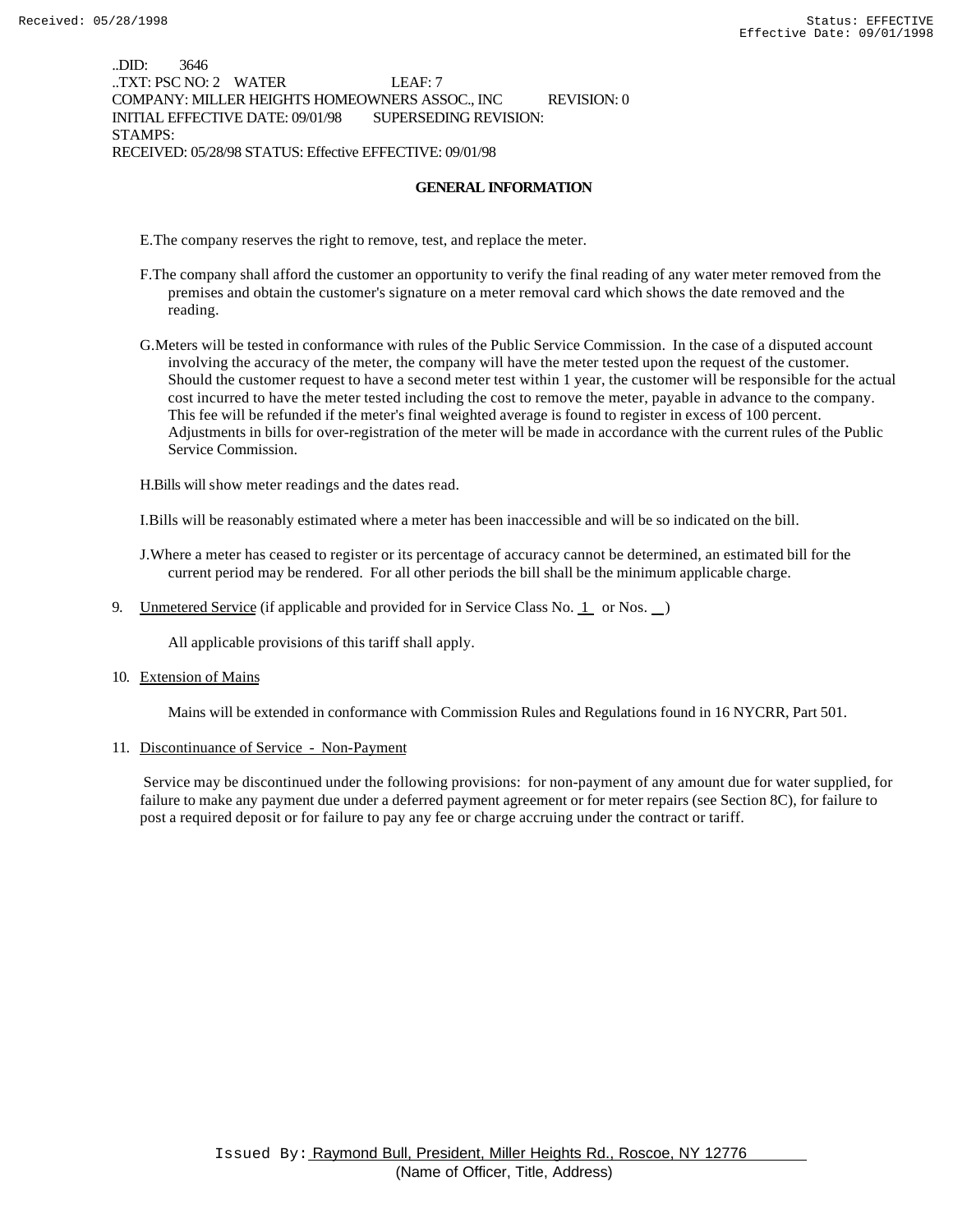..DID: 3647 ..TXT: PSC NO: 2 WATER LEAF: 8 COMPANY: MILLER HEIGHTS HOMEOWNERS ASSOC., INC REVISION: 0 INITIAL EFFECTIVE DATE: 09/01/98 SUPERSEDING REVISION: STAMPS: RECEIVED: 05/28/98 STATUS: Effective EFFECTIVE: 09/01/98

### **GENERAL INFORMATION**

- A.A bill not paid within 23 days of mailing is considered delinquent, and the company may discontinue service after complying with 16 NYCRR, Part 533 which requires: (1) 15 days written notice if served personally, or (2) 15 days after a registered letter containing such notice has been signed or refused, or (3) 18 days after mailing written notice in a post-paid wrapper. Service will not be re-established until payment of all proper arrears, charges and deposits is made or a deferred payment agreement is entered into. Receipt of a subsequently dishonored negotiable instrument in response to a notice of discontinuance shall not constitute payment of the customer's account and the company shall not be required to issue additional notice prior to discontinuance. There will be a charge for processing all returned checks equal to the bank charge plus a handling fee of \$5.00 (not to exceed the maximum allowed by section 5-328 of General Obligations Law).
- B.The company will not discontinue service to residential premises for non-payment of bills on a Friday, Saturday, Sunday, public holiday (as defined in General Construction Law), or on a day on which the utility's main office is closed. Discontinuance can only take place from Monday to Thursday between the hours of 8 a.m. and 4 p.m.
- C.The company will not discontinue service for non-payment of bills to any person or entity receiving public assistance if the payment for such service is to be paid directly by the Department of Social Services or by the local Social Services representatives.

### 12. Discontinuance of Service - Other

- A.Service rendered under any application, contract or agreement may be discontinued by the company after reasonable notice for any of the following reasons:
	- (1)For willful or indifferent waste of water due to any cause or for non-authorized use of water.
	- (2)For failure to protect from damage the meter and connection, or for failure to protect and maintain the service pipe or fixtures on the property of the customer in a condition satisfactory to the company.
	- (3)For tampering with any meter, connections, service pipe, curb cock, seal or any other appliance of the company controlling or regulating the customer's water supply.
	- (4)For failure to provide the company's employees reasonable access to the premises supplied, or for obstructing the way of ingress to the meter or any other appliances controlling or regulating the customer's water supply.
	- (5)In case of vacancy of the premises.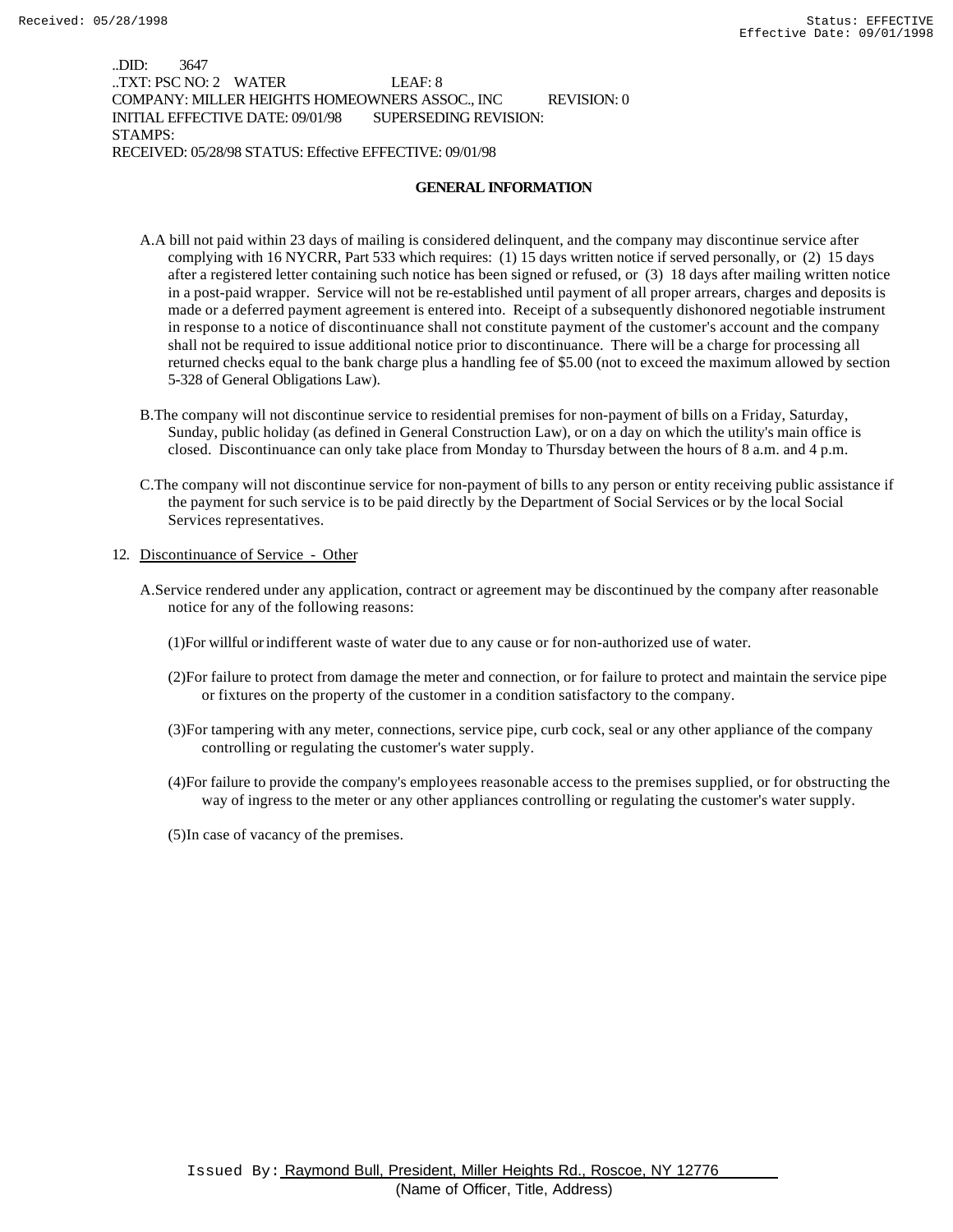..DID: 3648 ..TXT: PSC NO: 2 WATER LEAF: 9 COMPANY: MILLER HEIGHTS HOMEOWNERS ASSOC., INC REVISION: 0 INITIAL EFFECTIVE DATE: 09/01/98 SUPERSEDING REVISION: STAMPS: RECEIVED: 05/28/98 STATUS: Effective EFFECTIVE: 09/01/98

### **GENERAL INFORMATION**

- (6)For cross connections.
- (7)For submetering or reselling water.
- (8)For non-compliance with water usage restrictions.
- (9)For violation of any rule or regulation of the company as filed with the Public Service Commission, provided such violation affects the reliability or integrity of the water system.
- B.Written notice of discontinuance of service shall contain the information required by 16 NYCRR Section 533.3 and will be given except in those instances where a public health hazard exists.
- C.The company may, at any time, temporarily discontinue water service in case of accident, or for the purpose of making connections, alterations, repairs, changes, etc.
- D.Except as stated in the preceding paragraph, or in the case of a violation that threatens the integrity of the water system, the company shall not discontinue service to any customer on a Friday, Saturday, Sunday, Public Holiday or on a day when the company is not open for business. Public Holiday shall refer to those holidays defined in the General Construction Law.

#### 13.Discontinuance of Residential Service - Special Procedures

 If termination of service would result in serious impairment to health and safety, the company must delay the termination of service or, if service has already been terminated, must restore service, for thirty days under the following conditions:

- A. all occupants are either blind, disabled, 62 years of age or older or 18 years of age or under;
	- B. a medical emergency exists; or
- C. if heating would be affected between November 1 and April 1.

 It is the customer's responsibility to notify the company that such conditions exist and to provide any required documentation. The company may require that the customer make appropriate arrangements to pay any arrears as well as pay current bills.

### 14. Deferred Payment Agreements

 In addition to those circumstances in Section 13, the company will consider granting customers reasonable payment terms in cases where a customer is threatened with termination of service, or where the company has issued a backbill to a customer. Any such agreement may require the customer to make a reasonable down payment, and to pay current bills when issued.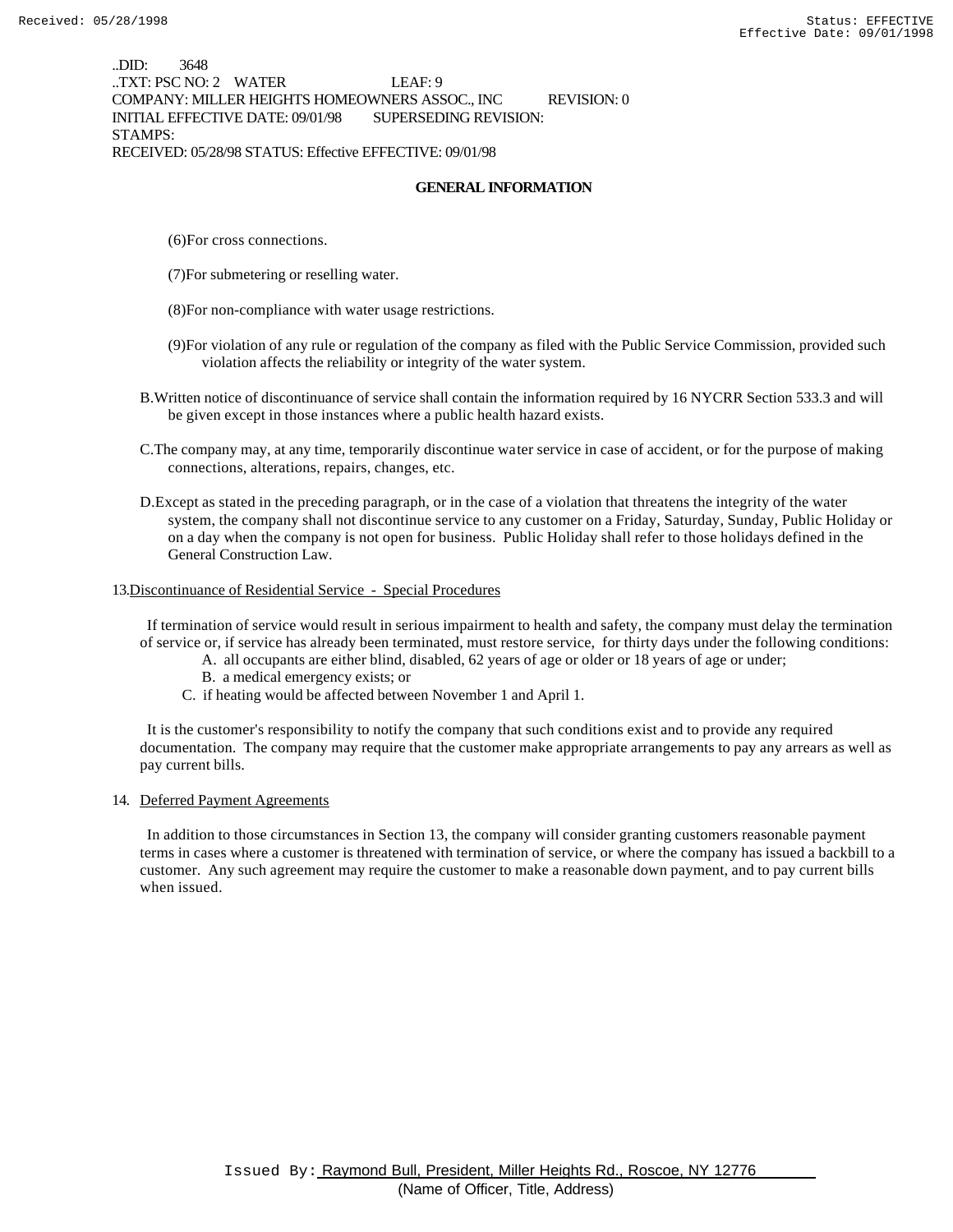## ..DID: 3649 ..TXT: PSC NO: 2 WATER LEAF: 10 COMPANY: MILLER HEIGHTS HOMEOWNERS ASSOC., INC REVISION: 0 INITIAL EFFECTIVE DATE: 09/01/98 SUPERSEDING REVISION: STAMPS: RECEIVED: 05/28/98 STATUS: Effective EFFECTIVE: 09/01/98

# **GENERAL INFORMATION**

## 15. Complaint Handling Procedures

- A. The company will promptly investigate and evaluate all complaints received from customers regarding bills for service rendered or required deposits. The results of the company's findings will be reported to the customer. During the period of investigation and evaluation, service will not be discontinued, nor shall a new notice of termination be issued, provided, however, that the customer will be required to pay the undisputed portion of any balance due, which may include bills for current usage.
- B. After the completion of such an investigation, if the company determines that the disputed service has been rendered, or that the disputed charge or deposit is proper in whole or in part, the company may require that the full bill or deposit be paid. Appropriate notices of the determination shall be given to the customer, and where notice of discontinuance of service was previously sent, or is served with the determination, such notice shall include a statement advising the customer of the availability of the Commission's complaint handling procedures, including the address and telephone number of the Department's Consumer Services Division. Where prior notice of discontinuance was sent, company procedure provides for discontinuance of service if customer fails to pay the proper amount due and owing within 5 days after notice of the company determination was served personally on the customer or at least 8 days after mailing of the notice. Under no circumstances will discontinuance of service occur if so precluded by the Commission.
- C. In situations where the complaint procedures of the Commission have been invoked and it is determined that the disputed service has been rendered or that the disputed charge or deposit is proper and prior notice of discontinuance was sent, a customer's service will not be discontinued for failure to pay the amount found due and owing until at least 5 days after notice of the Commission's determination, where personal service is made, or at least 8 days after mailing of such a notice.

## 16. Restoration of Service

 A charge will be made to restore service after discontinuance at the member's request, for nonpayment or for violation of these rules.

 This charge or charges will be a rate agreed upon by the members of the Association and will appear on all written notices of discontinuation of service. Any member has the right to request that the Department of Public Service investigate the charges.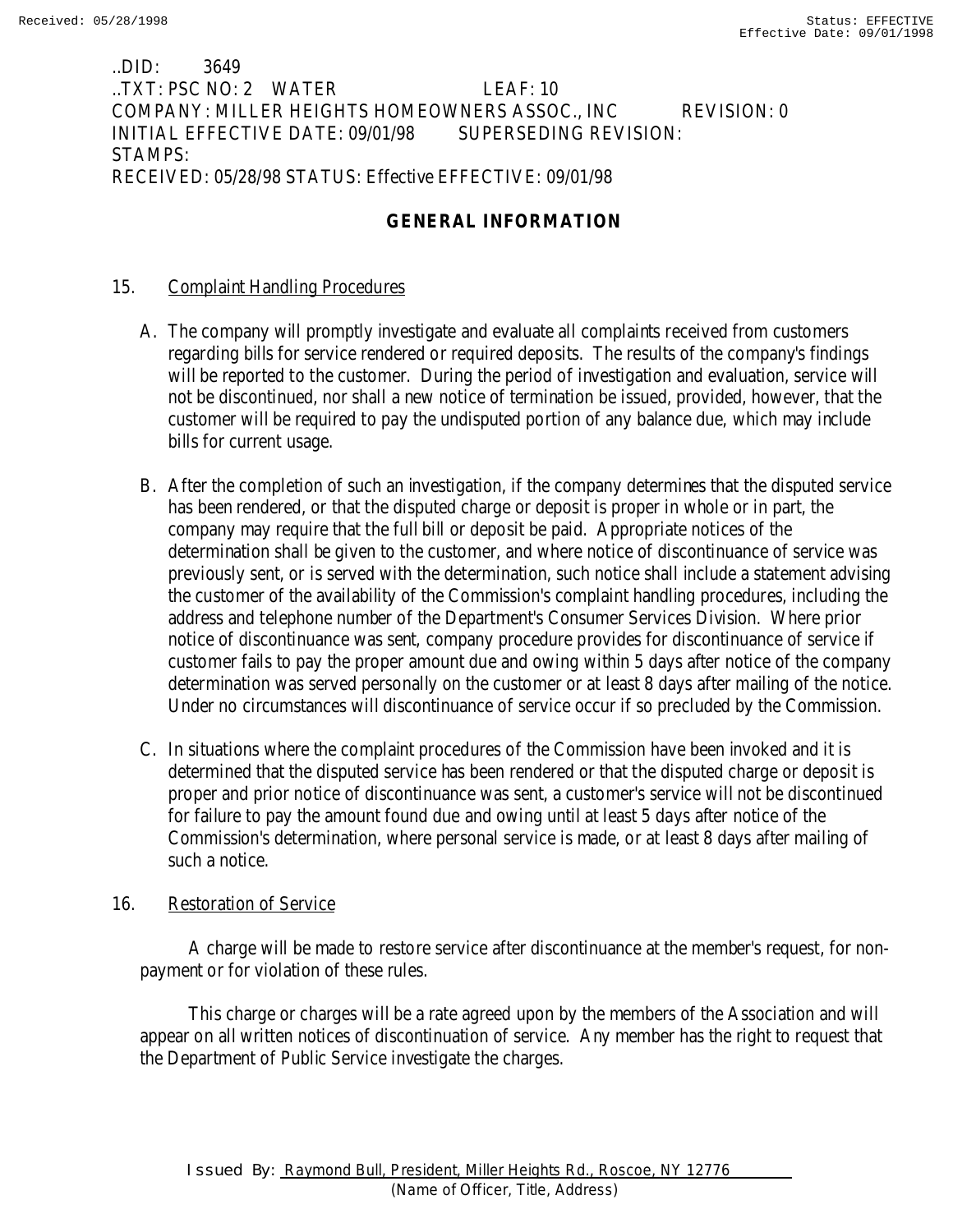### ..DID: 3650 ..TXT: PSC NO: 2 WATER LEAF: 11 COMPANY: MILLER HEIGHTS HOMEOWNERS ASSOC., INC REVISION: 0 INITIAL EFFECTIVE DATE: 09/01/98 SUPERSEDING REVISION: STAMPS: RECEIVED: 05/28/98 STATUS: Effective EFFECTIVE: 09/01/98

# **GENERAL INFORMATION**

In a case where service is being restored after discontinuance for non-payment, the company may require full payment of all arrears as well as the restoration of service charge. If the company and the customer have entered into some form of payment agreement, the agreed upon down payment may be required before service will be restored.

If it becomes necessary to disconnect service at the main because of willful acts of a customer, the service restoration charge will include the actual costs incurred by the company to disconnect and reconnect the service.

# 17. **Interest on Customer Overpayments**

The company will provide interest on a customer overpayment as follows:

- A. A customer overpayment is defined as payment by the customer to the company in excess of the correct charge for water service supplied to the customer which was caused by erroneous billing by the utility.
- B. The rate of interest on such amounts shall be the greater of the unadjusted customer deposit rate or the applicable late payment rate, if any, for the service classification under which the customer was billed. Interest shall be paid from the date when the customer overpayment was made, adjusted for any changes in the deposit rate or late payment rate, and compounded monthly, until the date when the overpayment was refunded.
- C. The company will not pay interest on customer overpayments that are refunded within 30 days after such overpayment is received by the company.

# 18. Regulation

 All matters, rules and other situations concerning the rendering of water service which are not specifically covered herein or in a provision of the New York State Codes, Rules and Regulations and which are subject to the jurisdiction of the Public Service Commission, and for which a customer and the company cannot agree as to an equitable and fair solution will be referred to said Commission to be resolved. Either the customer or the company may request that a rule or provision of this tariff be changed for a particular situation.